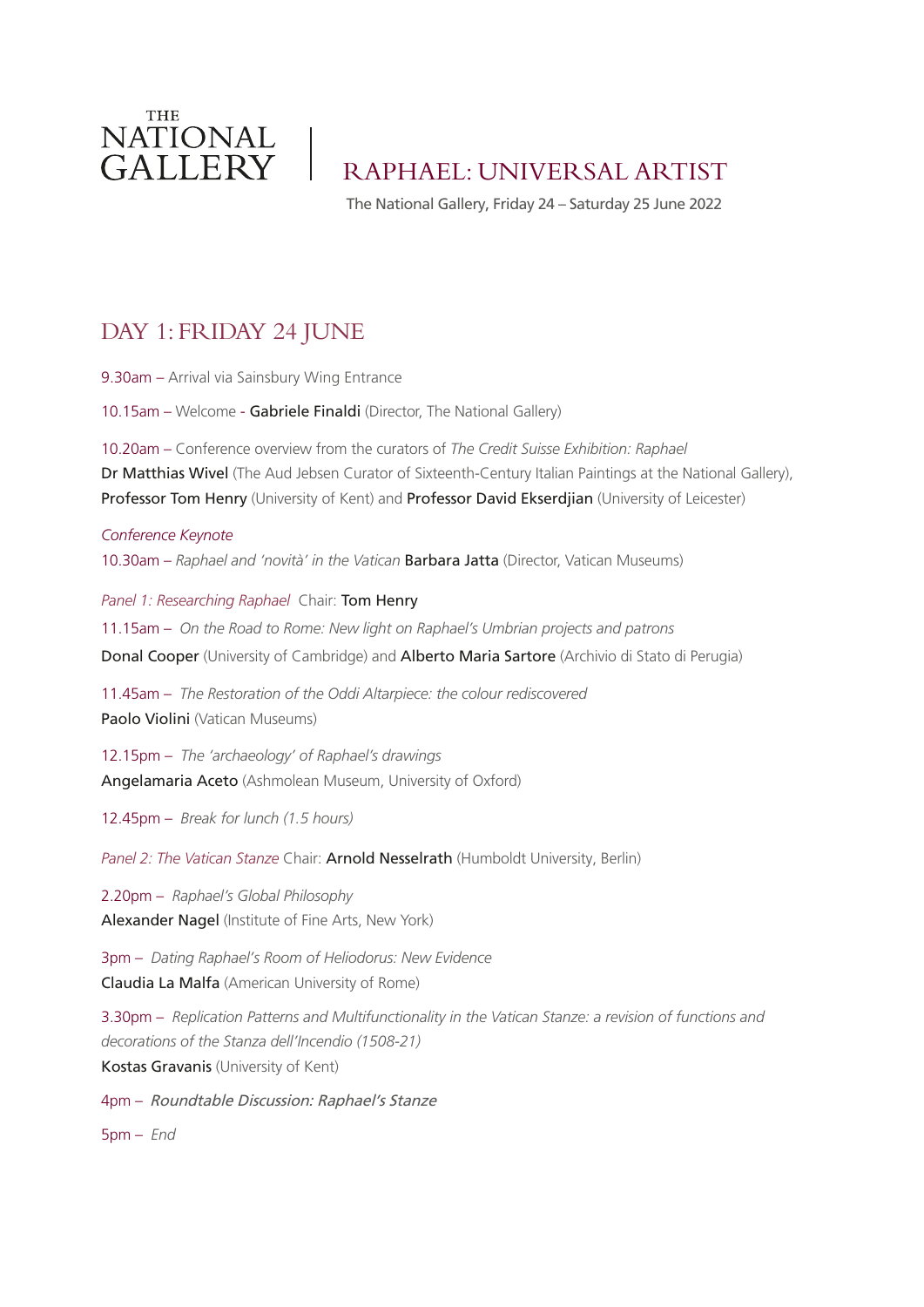

RAPHAEL: UNIVERSAL ARTIST

The National Gallery, Friday 24 – Saturday 25 June 2022

## DAY 2: SATURDAY 25 JUNE 2022

10am – Arrival via Sainsbury Wing Entrance

*Panel 3: Projects under Leo X* Chair: Matthias Wivel

10.30am – *Researching Raphael's tapestry cartoons* Dr Ana Debenedetti (Fondation Bemberg, Toulouse)

11am – *In the footsteps of Raphael: the Master and his pupils in the Sala Grande di Palazzo* Guido Cornini (Vatican Museums)

11.30am – *The source of the Logge di Raffaello in the Historia Viginti Saeculorum of Egidio da Viterbo* Stefania Pasti (Independent Scholar)

12pm –Roundtable Discussion: Curating The Credit Suisse Exhibition: Raphael

1pm – *Break for lunch*

*Panel 4: Debating Raphael* Chair: David Ekserdjian

2pm – "Quelli garzoni di Raphael da Urbino": *Some observations on Raphael's workshop* Linda Wolk-Simon (Institute of Fine Arts, New York)

2.30pm – *Raphael and the portrait of Cardinal Innocenzo Cybo* Sir Timothy Clifford (Former Director, National Galleries of Scotland)

3pm – *Raphael's theory of painting* Christian Kleinbub (Ohio State University and the New Foundation for Art History)

3.30pm – *Discussion Point:* The Fornarina *and the wider workshop*

*Panel 5: Raphael's Legacy* Chair: Laura Llewellyn, Associate Curator of Renaissance Painting, National Gallery 4pm – *Raphael and Barocci*

Luca Baroni (Scuola Normale Superiore, Pisa)

4.30pm – *Raphael's paintings in the Borghese collection: two centuries of acquisitions and sales* Pier Ludovico Puddu (Palacký University, Olomouc)

5pm – *Reflections on the National Gallery Raphael exhibition*

Sir Nicholas Penny (Former Director, National Gallery)

5.30pm –Closing Remarks

6pm – *End*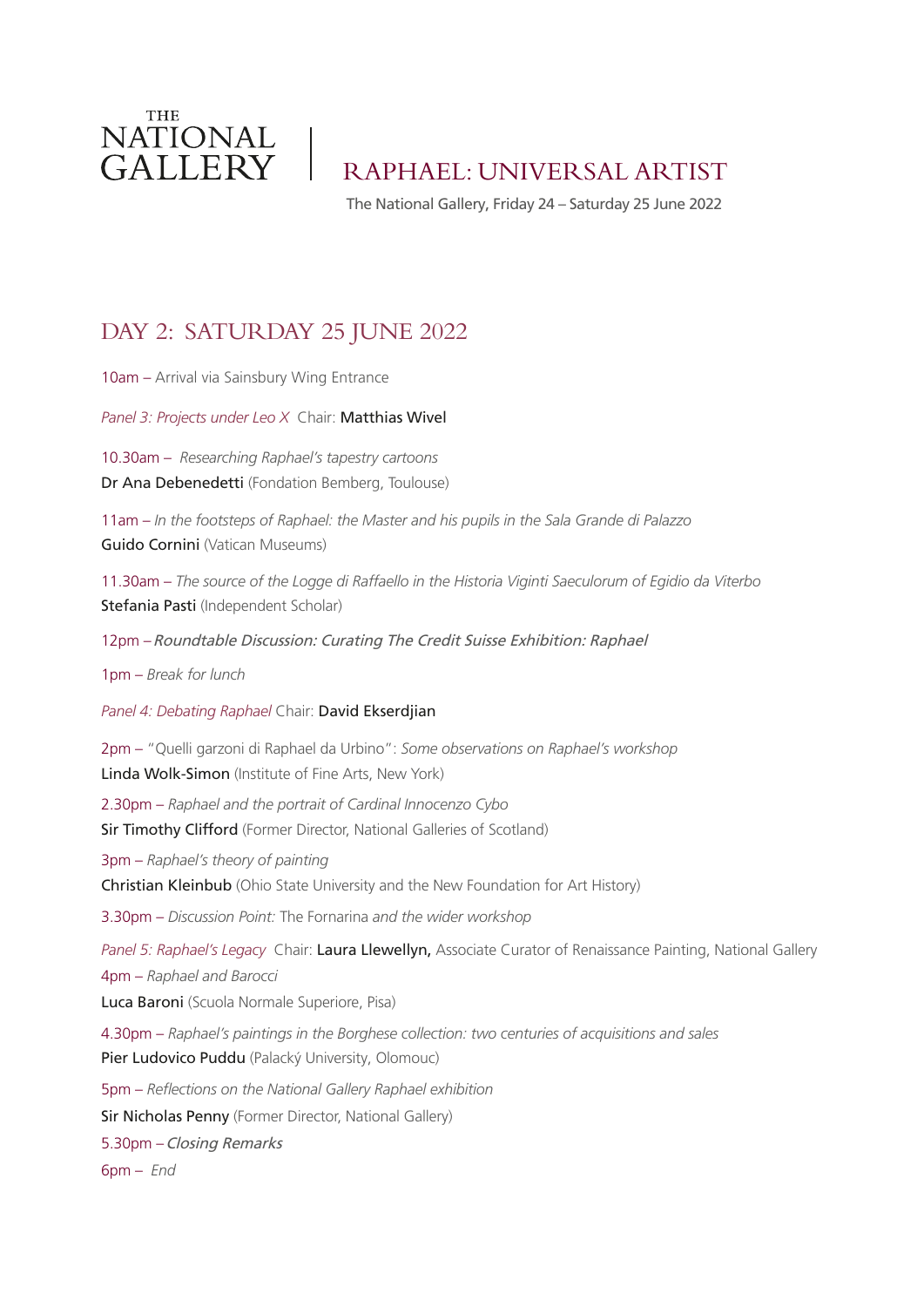

Friday 24 – Saturday 25 June 2022 Sainsbury Wing Lecture Theatre and on Zoom

## PAPER SUMMARIES & SPEAKER BIOGRAPHIES

#### Angelamaria Aceto

(Ashmolean Museum, University of Oxford)

## Luca Baroni

(Scuola Normale Superiore, Pisa)

#### *The 'archaeology' of Raphael's drawings*

Over his brief but remarkable career, Raphael produced drawings of extreme beauty and eloquence. By looking at a range of sheets, and by focusing on their layers and material qualities, this paper will unveil the artist's profound graphic intelligence and visual culture, while presenting some recent discoveries.

Angelamaria Aceto is a drawing specialist currently collaborating with Catherine Whistler on a new catalogue of the rich collection of Italian drawings at the Ashmolean Museum, focusing in particular on the antiquarian and architectural collections. She was Leverhulme Research Assistant on the acclaimed exhibition *Raphael: the Drawings*, Oxford 2017. Her interest lies in the uses, functions, and materiality of works on paper across the early modern period, and in questions of connoisseurship. Among her publications are: *On Raphael's use of blind stylus and some new sketches for the Disputa; Raphael in three Drawings c.1499 and a new source of the Massacre of the Innocents; Raffaello e l'architettura disegnata*, co-authored with Prof. Francesco Paolo di Teodoro. She has recently curated *Nel segno di Raffaello* at the Royal Museums of Turin, on until July the 17th, exploring Raphael's extraordinary legacy through the rich and underexplored drawing collection of the Biblioteca Reale.

#### *Raphael and Barocci*

Starting from a group of juvenile drawings, the paper will explore Federico Barocci's submerged and ambivalent attraction for the work of his compatriot Raphael: a model first revered and later put at a distance in the process of forging a new and more personal style.

Luca Baroni was educated and is currently a PhD candidate at the Scuola Normale Superiore. His research focuses on the relation between drawing, painting and printmaking which he has deepened, among others, in the cases of Raphael, Barocci and the German Renaissance printmakers. He is currently revising Federico Barocci's new catalogue raisonné.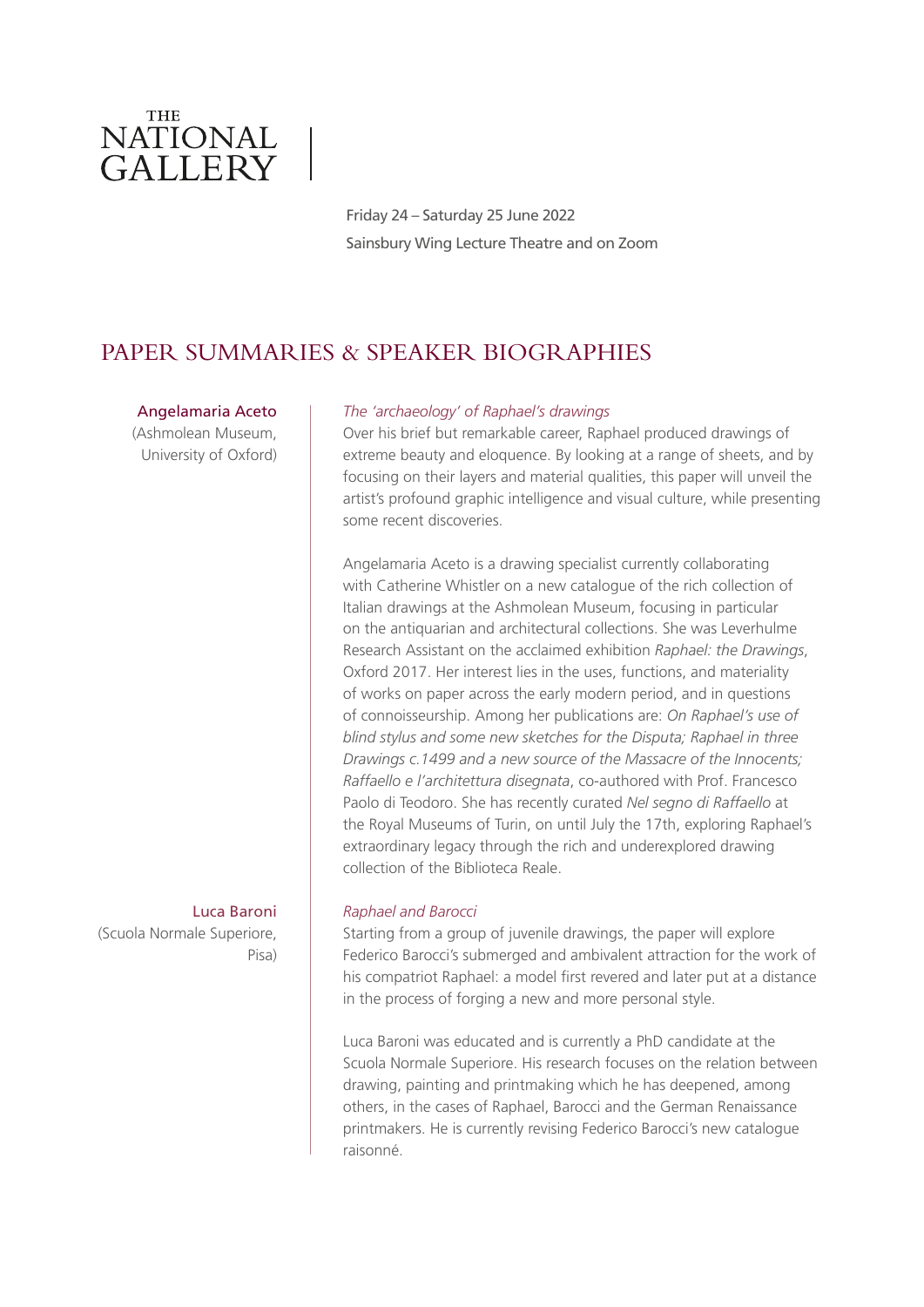# RAPHAEL: UNIVERSAL ARTIST

#### Sir Timothy Clifford

(Former Director, National Galleries Scotland)

Donal Cooper (University of Cambridge) and Alberto Maria Sartore (Archivio di Stato di Perugia)

#### *Raphael and the portrait of Cardinal Innocenzo Cybo*

This short paper draws attention to Cardinal Cybo, grandson of Lorenzo Magnifico, who was a close confidant of Raphael and appears to have had his portrait painted by Raphael. This painting hung for centuries in the Cybo Palace at Massa before it was looted by Napoleonic troops.

Sir Timothy Clifford is a British art historian. Clifford was the director of the National Galleries of Scotland from 1984 to 2006 where he was renowned for his innovative display methods, and oversaw the acquisition of several major works of art during his tenure, including Gian Lorenzo Bernini's *Portrait Bust of Monsignor Carlo Antonio dal Pozzo, Archbishop of Pisa* and Sandro Botticelli's *The Virgin Adoring the Sleeping Christ Child*. He publishes and lectures widely on art.

### *On the Road to Rome: New light on Raphael's Umbrian projects and patrons*

Many gaps remain in our knowledge of Raphael's early activity in Umbria. He worked in two of the region's major centres, Città di Castello and Perugia, where he was documented as resident ("habitator Perusii") in January 1504. This paper presents fresh evidence for a number of Raphael's Umbrian projects. In Città di Castello, new archival and archaeological findings clarify the locations of the *Sposalizio* and *Mond Crucifixion* in the city's Franciscan and Dominican churches, and their relationship with works by Luca Signorelli. In Perugia, new sources describe the Colonna altarpiece in situ in the church of Sant'Antonio da Padova, and chart the history of the chapel for which Raphael painted the Ansidei altarpiece. Unpublished documents for Atalanta Baglioni and the aftermath of the "Nozze rosse" in 1500 allow us to revisit the commission for the *Borghese Entombment*, reassessing its timing and iconography. Atalanta's own links – hitherto underestimated – to the papal curia suggest a Perugian channel for Raphael's introduction to Rome. Finally, a hitherto unknown commission for an extensive decorative scheme for Cardinal Francesco Armellini's chapel in Perugia shows the swift reception of Raphael's work in the Stanza della Segnatura, and offers some fresh insight into his possible role in Perugino's frescoes in the Collegio del Cambio.

Donal Cooper is Associate Professor in Italian Renaissance Art at the University of Cambridge. He has published widely on the ecclesiastical art and architecture of late medieval and Renaissance Italy; his co-authored book with Janet Robson, *The Making of Assisi* (Yale University Press, 2013) won the 2014 Art Book prize.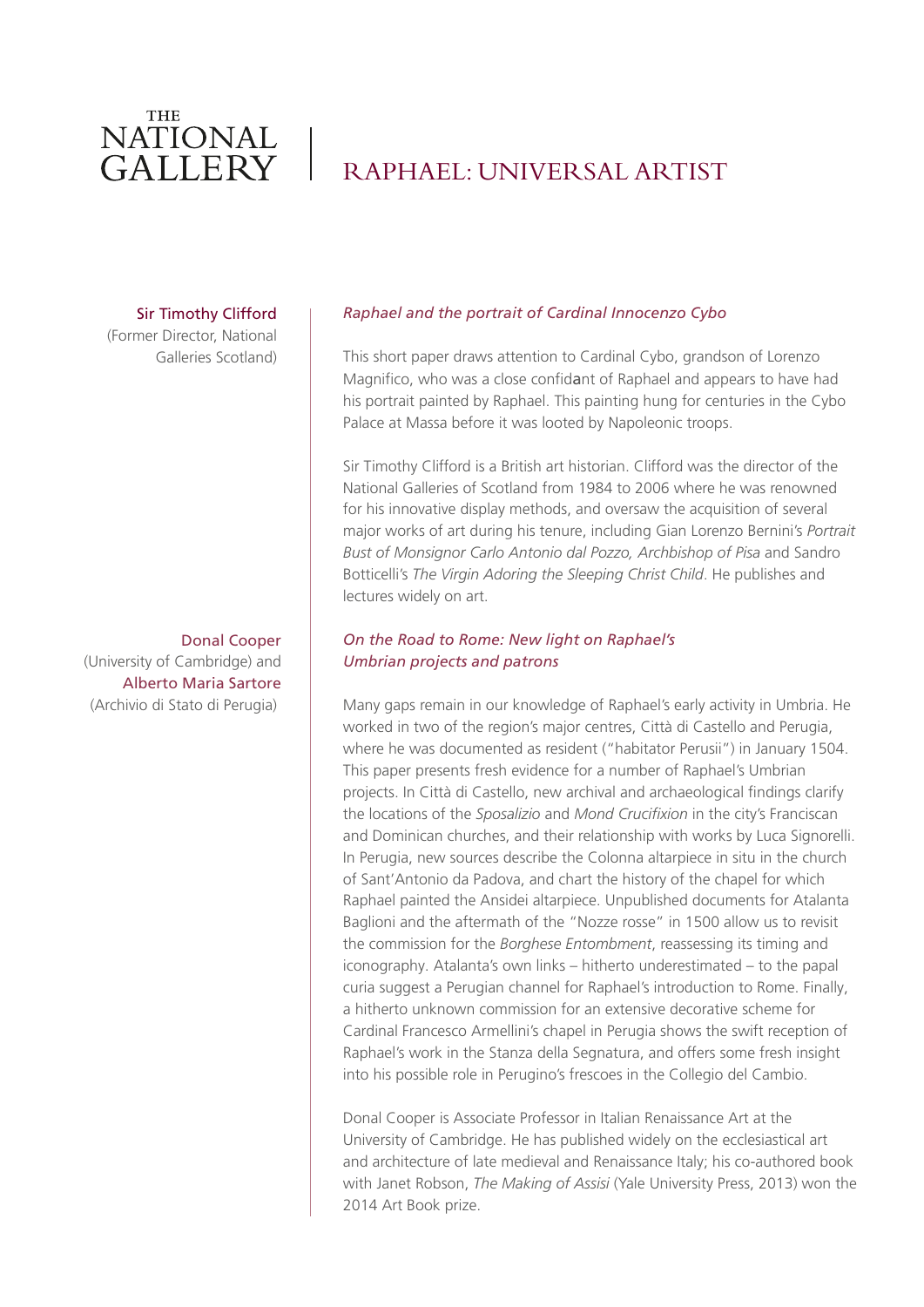### Guido Cornini (Vatican Museums)

## Alberto Maria Sartore, recipient of the Order of the Knights of Malta Merit Cross, has been the official archivist at the Archivio di Stato di Perugia since 1979. A graduate of the Scuola annessa di Archivistica, Paleografia e Diplomatica, he leads on the programme of paleographic and seminar activities. He has over 40 years' experience working with medieval and modern judicial archives, as well as those of secular and religious orders from the 13th and 16th centuries. His recent publications include *Le pergamene dell'Ospedale di Santa Maria della Misericodia: dalle Origini al 1400* (2015); *Novità sul ritrovamento della statua in bronzo dell'Arringatore : L'Arringatore a Pila : La storia del ritrovamento nei nuovi documenti d'archivio* (2019) and the monograph *La storia di un Prodigio: il Sant'Anello a Perugia e le Tavolette di San Bernardino* (2022).

### *In the footsteps of Raphael: the Master and his pupils in the Sala Grande di Palazzo*

The paper will be about the Sala di Costantino in the Vatican Palace and the sequencing of its painted decoration in the light of the present restoration. By cross-referencing historical information with new diagnostic and scientific data, the paper will also attempt a fresh critical assessment of those who participated in it.

Guido Cornini has served as the Curator of the Department of Decorative Arts at the Vatican Museums since 2009 and oversaw the reorganization of the main halls of the Sacred (2005) and Profane (2013) museums. He curated the exhibition *Leonardo, Michelangelo, Raphael* and the *Glory of Renaissance Italian Art 1300-1600* (Seoul, December 2012-March 2013) which presented undisputed masterpieces of Renaissance art to a Korean public for the first time. He represented the Vatican Museums on the Central Committee for the Great Jubilee of the Year 2000 (1995-2000) and served as a member councillor at the International Congress for Bramante and Spanish Patronage in the Rome of Alexander VI. He has been published in over one hundred publications, including numerous magazines and exhibition catalogues, as well as representing the Vatican Museums as a speaker and television commentator.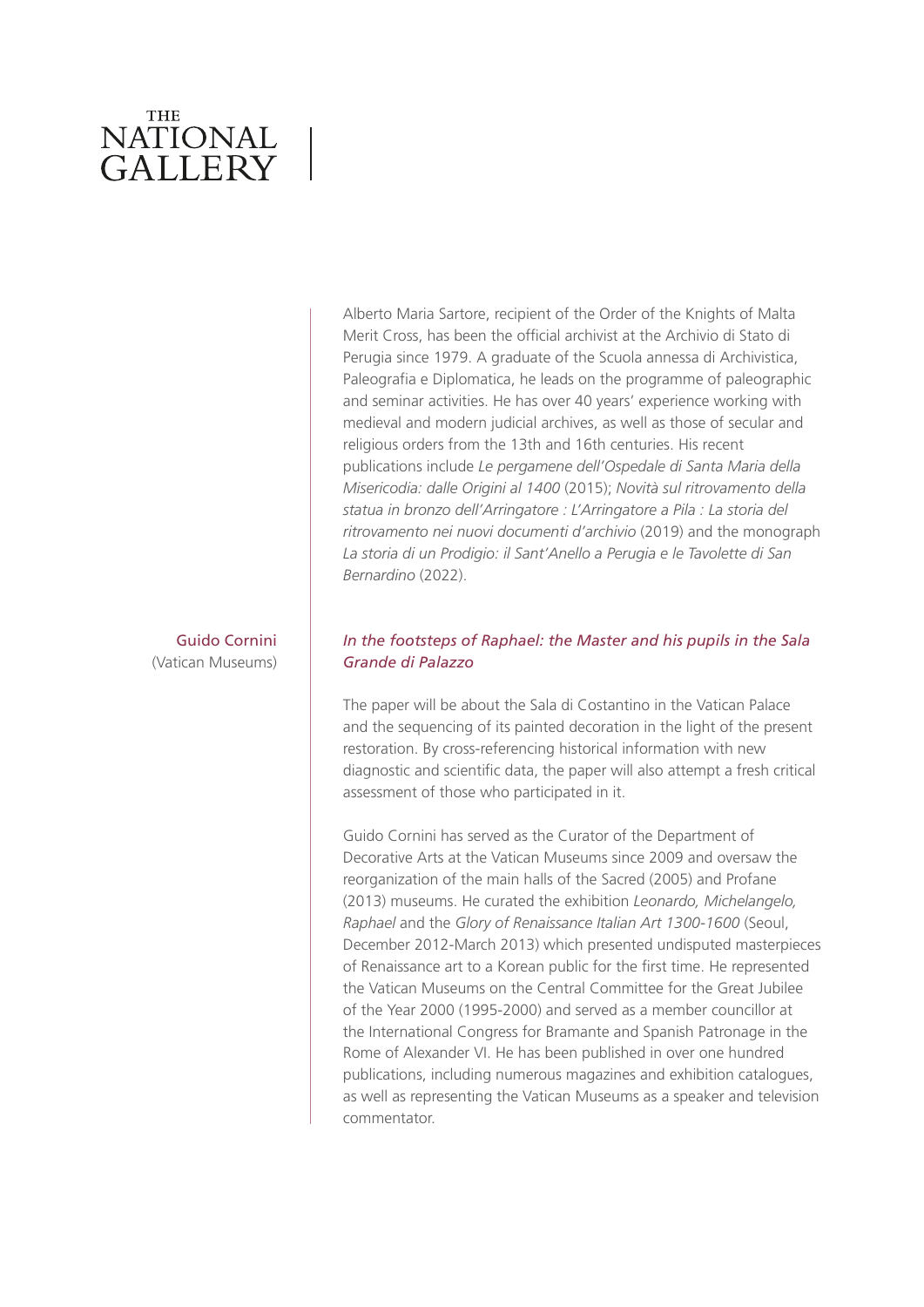Dr Ana Debenedetti (Fondation Bemberg, Toulouse)

#### *Researching Raphael's tapestry cartoons*

Sometime between March 1513 and June 1515, Leo X commissioned Raphael (1483-1520) to create ten tapestry designs to adorn the lower register of his private chapel, namely the Sistine chapel, in the Vatican. Seven of these monumental designs have survived today and are displayed in room 48a, more commonly known as the Raphael Court, at the Victoria and Albert Museum. To commemorate the 500th anniversary of Raphael's death, the V&A embarked in a major renovation project which has allowed us to revisit these famous designs, conduct a new photographic campaign and devise an innovative interpretative approach. In this paper, I will focus on the relationship between the Cartoons' versatile nature and function, their relationship with the Sistine tapestry set, and the extraordinary journey that led them from Rome to Brussels, back in Italy in the city of Genoa to finally arrive in Great Britain.

Dr Ana Debenedetti is an art historian specializing in Florentine art, artistic literature and workshop practice in the Renaissance. She has been Curator of Paintings at the Victoria and Albert Museum from 2013 to 2021, where she co-curated the exhibitions *Constable: The Making of a Master* (2014-15), and *Botticelli Reimagined* (2016). Her last project at the V&A was the renovation of the Raphael Court, completed in November 2020. Recently, Ana Debenedetti has curated the exhibition titled *Botticelli Artist and Designer* at the Musée Jacquemart-André in Paris (Sept. 21-Jan 23). She holds a PhD in History of Art focusing on the artistic cultural milieu of Quattrocento Florence, the interaction between philosophy and artistic literature through the work of Marsilio Ficino (1433-1499). Ana Debenedetti has just been appointed director of the Bemberg Foundation, a museum set in Toulouse, spanning five centuries of fine and decorative arts from the Renaissance to the early 20th century.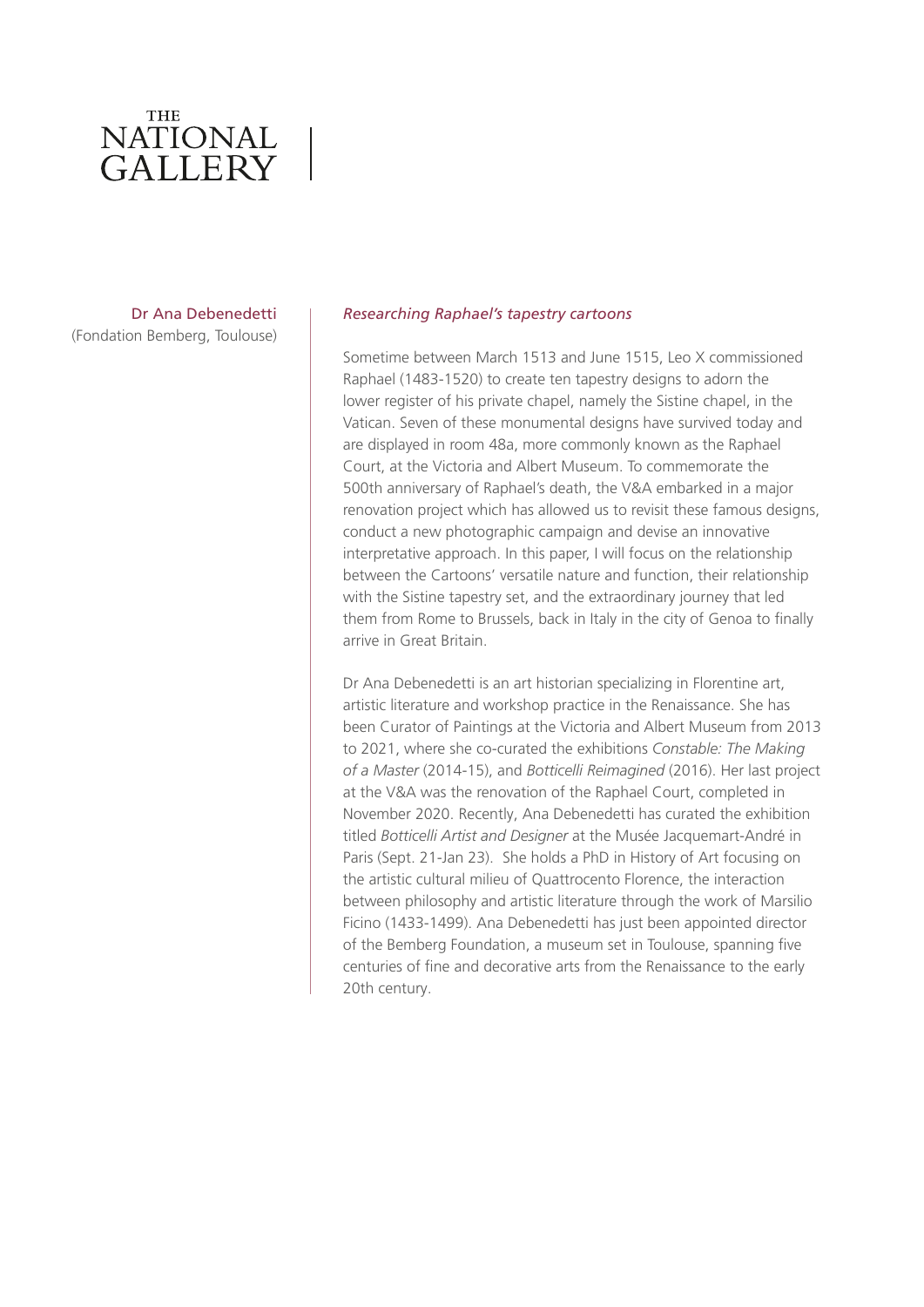### Kostas Gravanis (University of Kent)

### Barbara Jatta (Vatican Museums)

### *Replication Patterns and Multifunctionality in the Vatican Stanze: A Revision of Functions and Decorations of the Stanza dell'Incendio (1508-21)*

A combined examination of documentary, iconographic and architectural evidence brings new insights into the practical functions of the Stanza dell'Incendio between 1508 and 1521 as well as to the relation of these functions to the room's imagery by Raphael and Perugino.

Kostas Gravanis received his doctoral degree in History of Art from the University of Kent in 2022. His dissertation investigated the decorations of Raphael in the Vatican Stanze from a variety of aspects. His main research interests are the impact of humanist culture in Renaissance art, studies of iconography and reconstructions of lost or fragmented decorations. His article about the lost figure of Countess Matilda in the Stanza dell'Incendio was awarded a prize and was published by *Master Drawings* in 2021.

### *Raphael Celebrations in the Vatican Museums*

The lecture focuses on the challenges that the Vatican Museums faced in 2020, which saw the 500th anniversary Raphael's death coincide with the worldwide pandemic.

Barbara Jatta is the Vatican's first female director (appointed 2017). From 1996 to 2016 she was the director of the Cabinet of Prints at the Vatican Apostolic Library, where she was also a member of the Exhibitions, Accessions, Acquisitions, Publishing and Cataloguing commissions and in 2010 was appointed by the Holy Father Benedict XVI as *Curator of Prints* at the Vatican Apostolic Library. From 2010 to 2016 she was a full member of the *International Advisory Committee of Keepers of Public Collections of Graphic Art*, the international association of Directors of Cabinets of drawings and prints. She has collaborated in and personally organised several exhibitions and has participated in numerous publishing initiatives in the field of the history of graphics and art. Since the 1990s to the present day, she has taught at various institutions and on specialist courses. In 2019, the President of the Italian Republic Sergio Mattarella has appointed her the *Order of the Star of Italy* and in 2020 His Majesty the King of Sweden has appointed her Commander of the Royal Order of the Polar Star; in 2021, she was appointed as *Officier de l'Ordre des Arts et des Lettres* by the French Ministry of Culture. After being appointed on 15 June 2016, as Deputy Director of the Vatican Museums, from 1 January 2017 she was called by Pope Francis to guide the papal collections.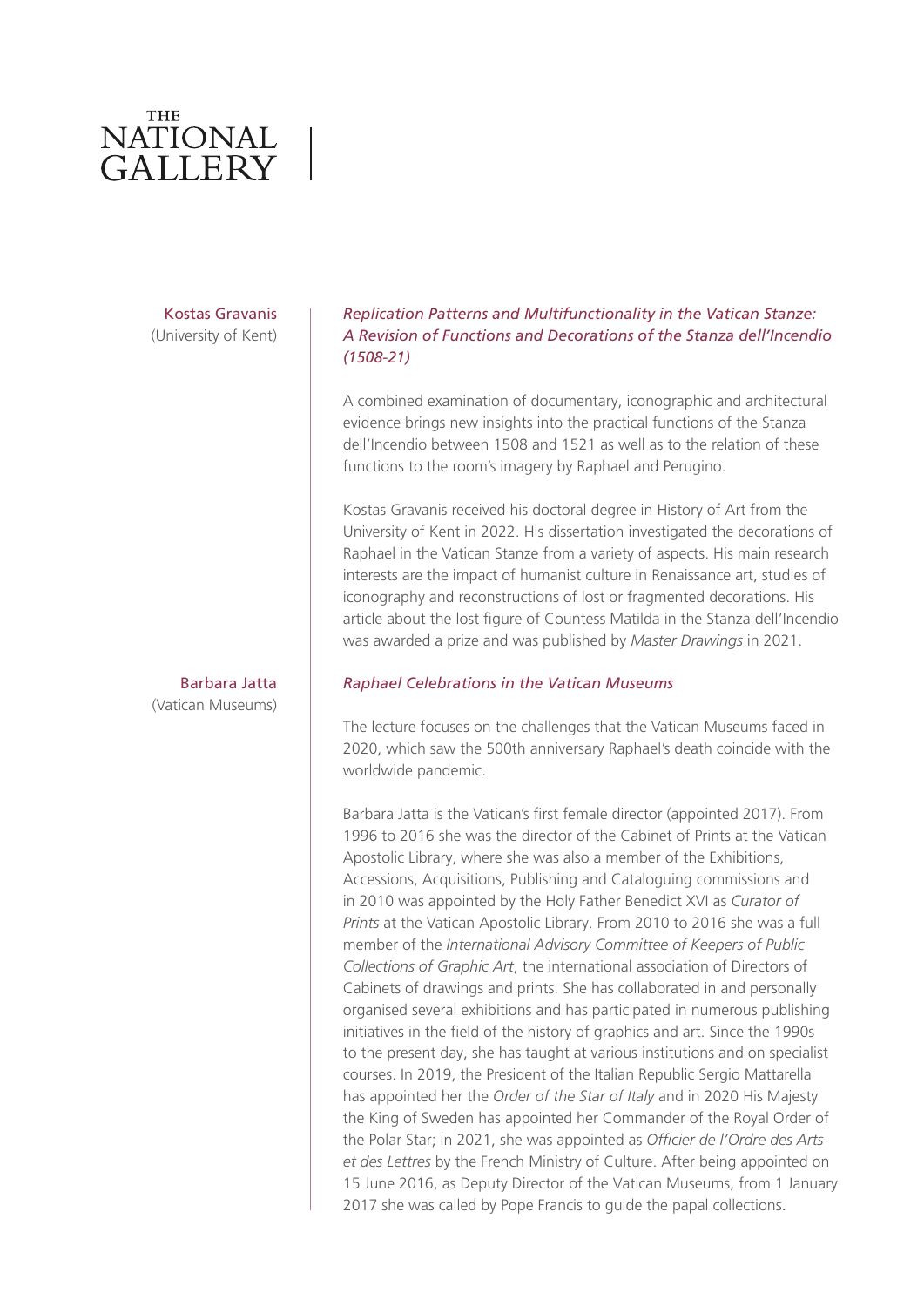#### Christian Kleinbub

 (Ohio State University and the New Foundation for Art History)

> Claudia La Malfa (American University of Rome)

#### *Raphael's Theory of Painting*

Although Giorgio Vasari said that Raphael left writings about art, scholarship has generally avoided the subject because these writings are lost. Building on recent research, this talk aims to show how we can flesh out our picture of Raphael's thinking on the subject from the paintings themselves and the high stakes of Raphael's thought.

Professor at Ohio State University and Co-Director of the New Foundation for Art History, Christian Kleinbub has written extensively on Raphael, notably his book *Vision and the Visionary in Raphael*, which won the Art Award from the Council of Graduate Schools. More recently, his research has expanded to some of Raphael's contemporaries, including Michelangelo about whom he has published *Michelangelo's Inner Anatomies*.

#### *Dating Raphael's Room of Heliodorus: New Evidence*

A full reconsideration of the chronology of Raphael's Room of Heliodorus in the Vatican Palace is called for after a crucial finding emerged during the recent restoration carried out by the Vatican Museums. The most important implication is that, contrary to the traditional chronology, the dating of the execution of the frescoes is to be set in the years 1513 and 1514. The new dating is relevant for the full understanding of the most innovative and revolutionary elements of Raphael's style and invention that were highly treasured by contemporaries and later generations of artists and patrons. In 1568 Giorgio Vasari wrote that in the Room of Heliodorus Raphael's "virtue [took him] to heaven" surpassing everyone in "invention, art, drawing and grace "

Dr Claudia La Malfa, PhD Warburg Institute, London 2003, teaches art history at the American University of Rome and Loyola University Chicago in Rome. She has extensively published essays and articles in peer-review journals on Italian Renaissance art and curated the drawing section of the exhibition *Pintoricchio*, (Perugia, Galleria Nazionale dell'Umbria 2008); and co-curated two exhibitions on Pintoricchio held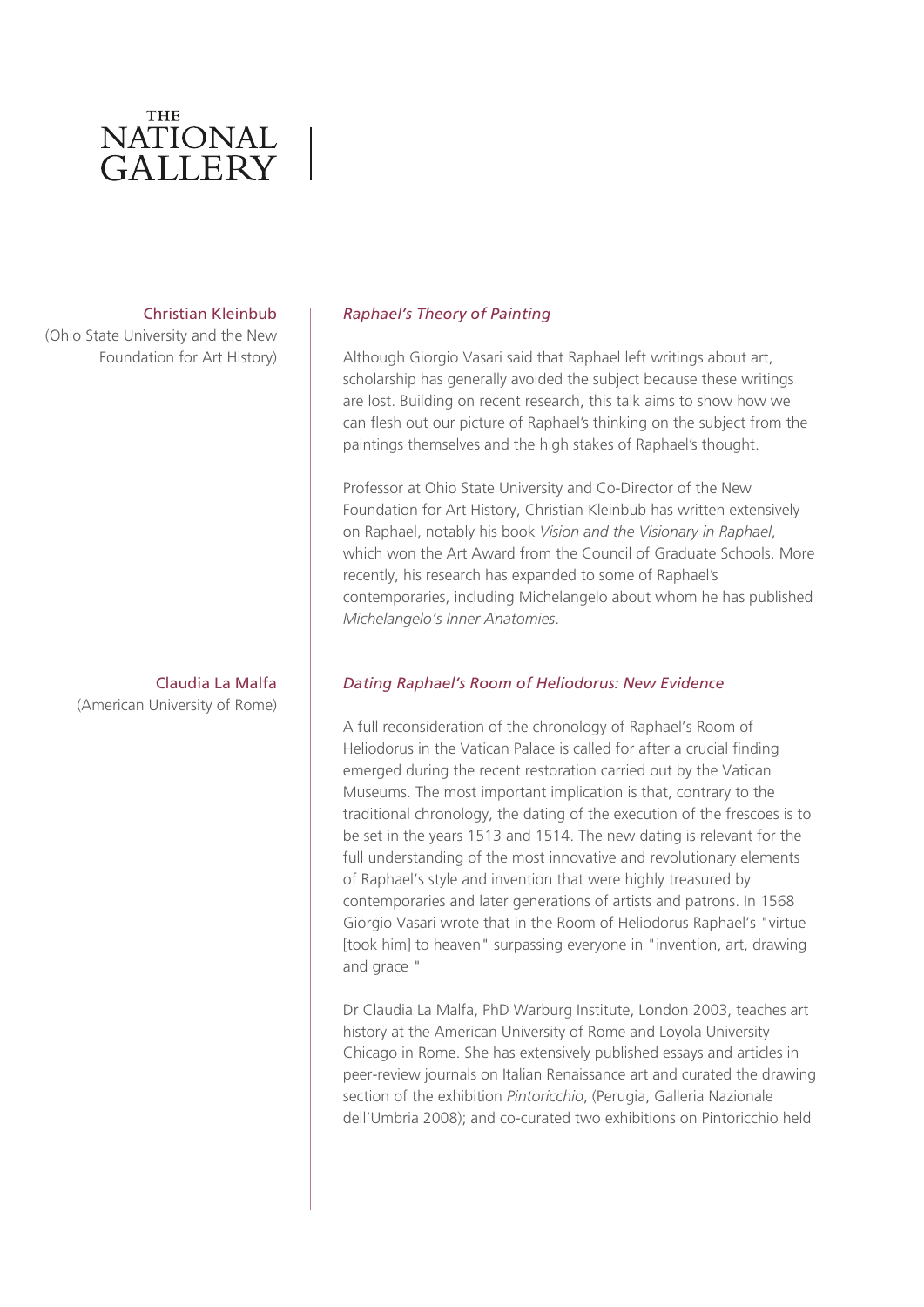### Alexander Nagel (Institute of Fine Arts, New York)

Stefania Pasti (Independent Scholar) in San Gimignano in 2014 and at the Capitoline Museum, Rome, 2017. She has published books in Italian and English including *La seduzione dell'antico*. Pintoricchio a Roma, Milan 2009; *Raffaello. La scoperta dei Galati nella Stanza di Eliodoro*, Rome 2019; *Raffaello: la rivoluzione dell'antico,* Milan 2020 and *Raphael and the Antique*, London 2020. Forthcoming publications on Raphael include *Raphael's Drawings between the Cinquecento and the Seicento: Alberti's Oxford Soldier and Villamena's Disegno grande*, in C. La Malfa ed., "Collecting Raphael. Raffaello Sanzio da Urbino in the collections and in the history of collecting", Cambridge Scholars Publishers 2023; *Cosmogonia, teologia e classicismo nella Cappella Chigi di Raffaello a Santa Maria del Popolo*, in F. Zuccari ed., "Raffaello e Agostino Chigi", Accademia dei Lincei 2022; and Oυρανόν ειλίξων γαίης κευθμώναs: *Raphael, Agostino Chigi and the Triumphant Church of Julius II*, in Athens Proceedings 2023.

#### *Raphael's Global Philosophy*

In the so-called *School of Athens*, Raphael proposed a globe-oriented philosophy based in Plato's Timaeus, which he interpreted through a dynamic choreography of figures enacting a mode of what could be called spherical thinking, brought into new relevance by the new world discoveries of the previous fifteen years.

Alexander Nagel is Craig Hugh Smyth Professor of Fine Arts at the Institute of Fine Arts, New York University. He teaches courses and writes mostly about late medieval and early modern European art. His work is consistently concerned with how visual art allows humans to see through time and find orientation in the world, as well as what happens when models and artifacts of visual art cross temporal and geographical boundaries.

### *The source of the Logge di Raffaello in the Historia Viginti Saeculorum of Egidio da Viterbo*

The hitherto unknown source of Raphael's Vatican Logge is to be found in the Historia Viginti Saeculorum a Latin treatise written from 1513 to 1518 by the learned cardinal Egidio da Viterbo, Pope Leo X's favourite theologian. The treatise accounts for both the Biblical scenes and the profane decoration, which in fact belong to the same unitary programme.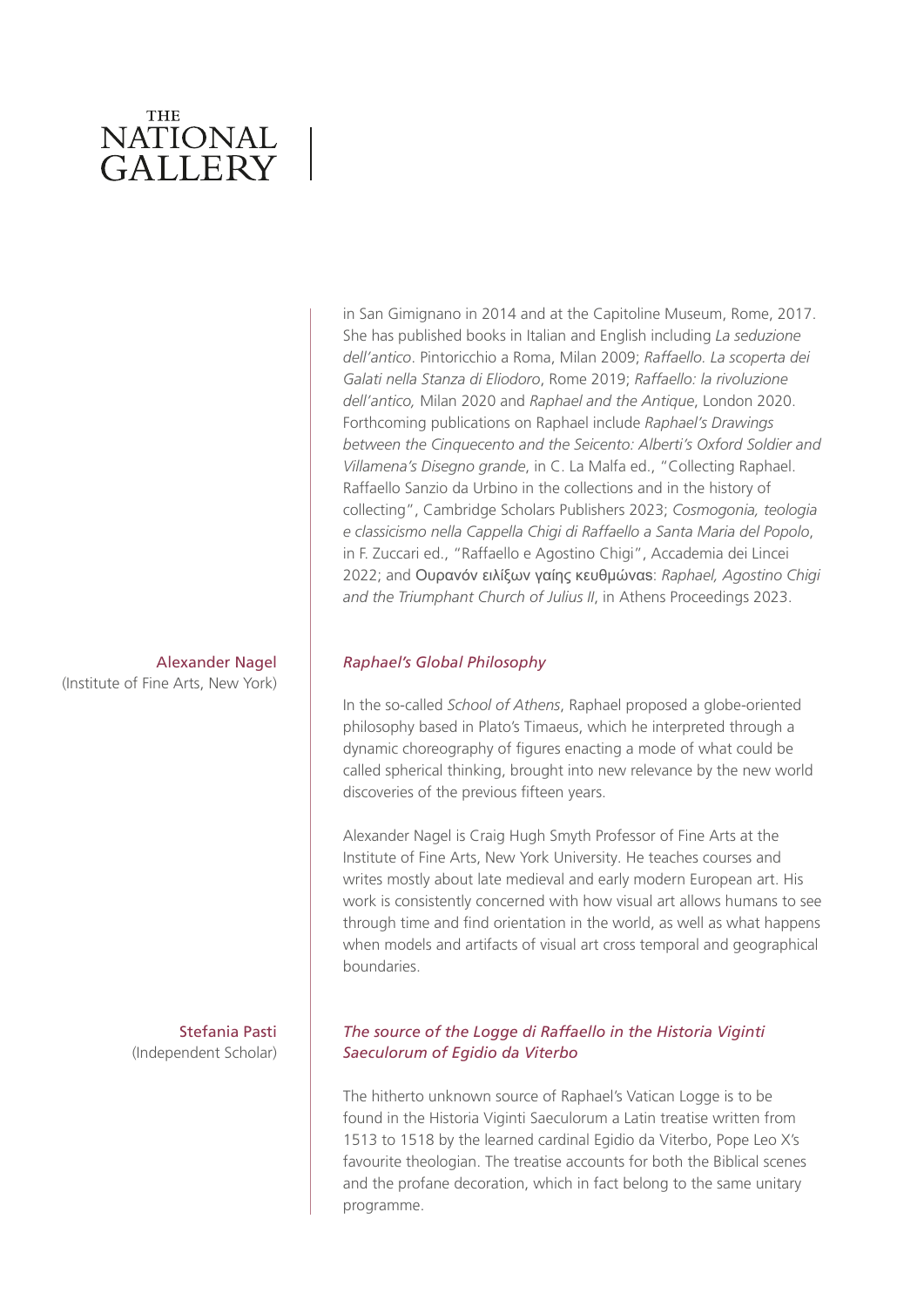Sir Nicholas Penny

(Former Director, The National Gallery, London)

Pier Ludovico Puddu (Palacký University, Olomouc) Art historian, independent scholar, previous published studies on medieval, XV century and Baroque art, now mainly concentrated on Roman Renaissance during Pope Leo X's pontificate. Main field of interest is the research for theological sources of great masterpieces, such as Raphael's Transfiguration and Vision of Ezekiel, and Sebastiano del Piombo's Borgherini Chapel. Publications also on Giulio Romano both in Rome and Mantua.

### *Reflections on the National Gallery Raphael exhibition*

After teaching art history at the University of Manchester, Nicholas Penny, was appointed Keeper of the Department of Western Art in the Ashmolean Museum and then Clore Curator of Renaissance art the National Gallery. In 2003 he took up the post of Senior Curator of Sculpture at the National Gallery of Art where he had previously been Mellon Professor. From 2008 -2015 he served as Director of the National Gallery. Since 2018 he has been visiting professor at the National Academy of Fine Art in Hangzhou.

His publications on sculpture include *Church Monuments in Romantic England* (1977); *Taste and the Antique* (together with the late Francis Haskell) (1981) and *The Materials of Sculpture* (1993). His threevolume catalogue of the Western European sculpture in the Ashmolean Museum was published in 1992. In addition, he has published catalogues of the Italian paintings in the National Gallery (2004, 2008, 2016) and in the Norton Simon Museum (2021).

## *Raphael's paintings in the Borghese collection: two centuries of acquisitions and sales*

Three paintings by Raphael are now preserved in the Borghese Gallery, including one of the artist's greatest masterpieces, the so-called *Baglioni Deposition.* The collection of what has always been one of the major families of Rome included in the past centuries a much higher number of autograph works, most of which are now scattered in various international museums. This contribution will trace the history of Raphael's works that passed through the Borghese collection, trying to clarify the methods and times of entry and exit from the collection. In some cases, these paintings have entered Scipione Borghese's picture gallery through the forced removal from their respective places of origin. In other cases, they were acquired by inheritance or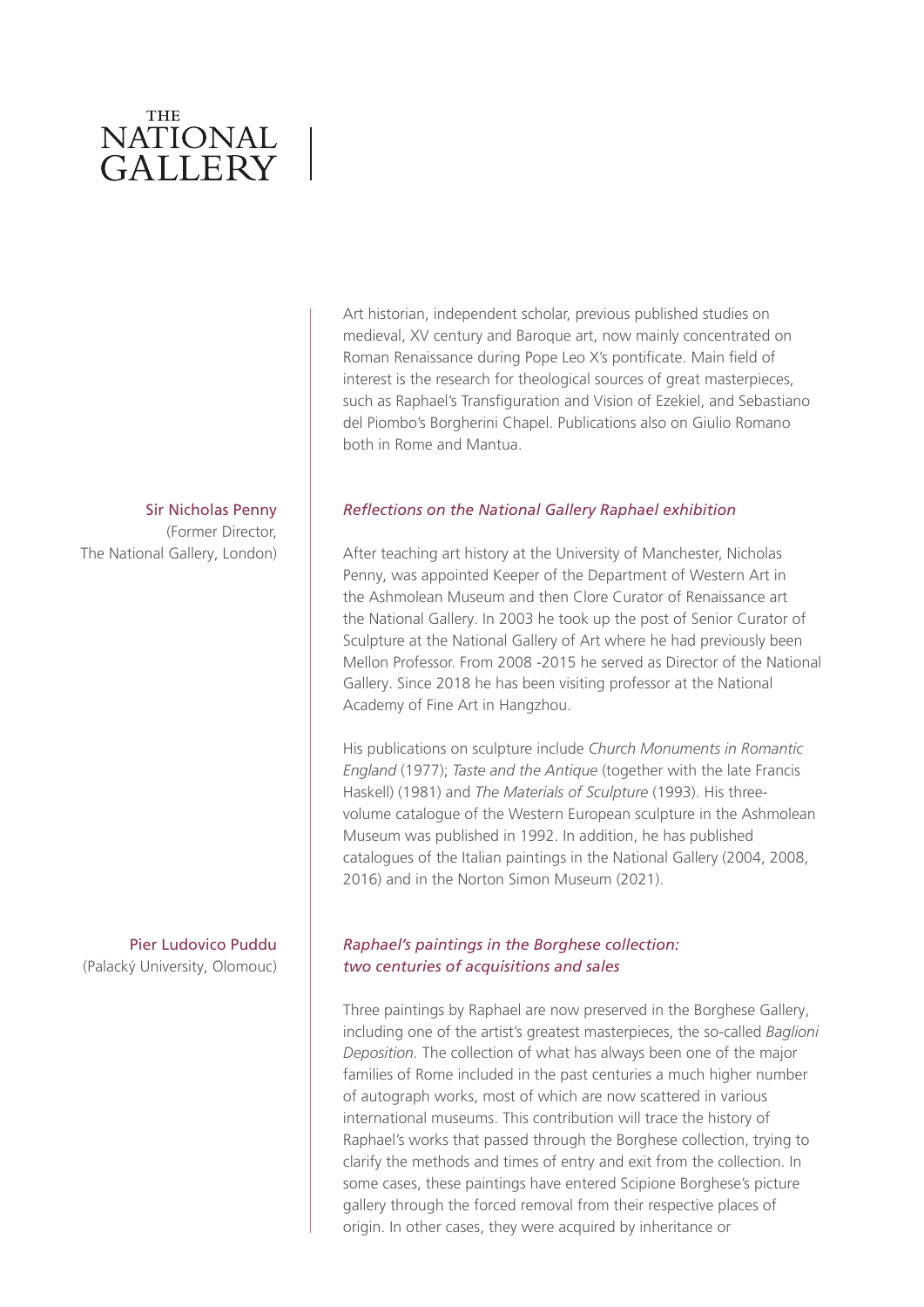even through legitimate purchases, making sure that in the mid-eighteenth century in the collection there were at least ten certain originals, numerous other paintings believed to be autographs and dozens of copies, derivations or school works. From the study of the inventories and guides of the collection, in fact, a massive presence of works by the artist and his school emerges, which, not surprisingly, was the most sought-after by collectors. However, at the end of the eighteenth century many masterpieces were sold by the successors of Cardinal Scipione Borghese, often for not very high prices, to be exported from the Papal State sometimes illegally.

Pier Ludovico Puddu received his PhD in 2018 at La Sapienza University of Rome, defending a thesis on the artist, restorer, dealer and collector Pietro Camuccini (1760-1833). He was then awarded by La Sapienza with the publication of an extract of the doctoral thesis, published in 2020. His main interests concern provenance research and Roman collecting from the seventeenth century onwards, topics on which he has published contributions in various scientific journals. He has participated in several international conferences addressing research on collecting works by Raphael, Caravaggio, Guido Reni and other artists. Since 2019 he has been working on a project on technologies for cultural heritage at the University of Olomouc in the Czech Republic.

Paolo Violini (Vatican Museums)

#### *Restoration of the Oddi Coronation*

Raphael's *Coronation of the Virgin*, painted for the Oddi family chapel of S. Francesco al Prato in Perugia around 1504, was subjected to many restoration interventions in its lifetime, first and foremost the transfer of the pictorial layer from panel to canvas, carried out in France in the early 19th century. The latest intervention, by freeing the surface from the numerous altered substances remaining from previous restorations, allowed the extraordinary quality of the colours and brushstrokes of the young Raphael to be appreciated once again.

Professor Paolo Violini graduated in Architecture at Università "La Sapienza" in Rome and is an expert in Material Restoration and Conservation of Beni Culturali. Since 1988 he began working at the Vatican Museums and over a period of 30 years with the Sistine Chapel frescoes (1989-1994), Stanze di Raffaello (as Chief of Restoration in 1995) and in 2006 became Master Restorer. He also participated with Studio 3 on the restoration of frescoes of the Santuario della Scala Santa in Rome and is currently holding courses on restoration and conservation techniques of paintings.